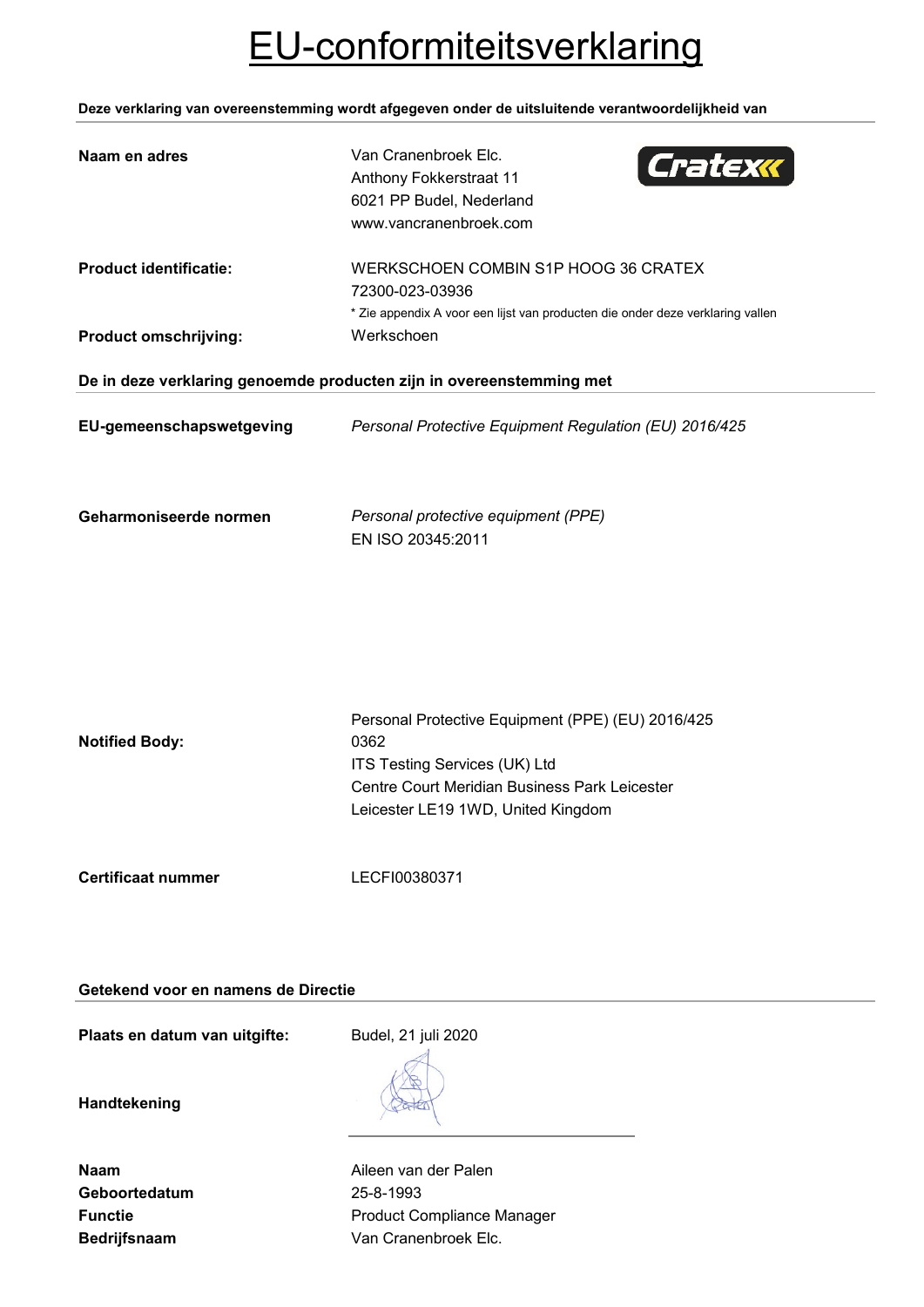#### **APPENDIX A - lijst met producten**

De volgende producten vallen onder de EU-conformiteitsverklaring

| 72300-023-03936 | WERKSCHOEN COMBIN S1P HOOG 36 |
|-----------------|-------------------------------|
| 72300-023-03937 | WERKSCHOEN COMBIN S1P HOOG 37 |
| 72300-023-03938 | WERKSCHOEN COMBIN S1P HOOG 38 |
| 72300-023-03939 | WERKSCHOEN COMBIN S1P HOOG 39 |
| 72300-023-03940 | WERKSCHOEN COMBIN S1P HOOG 40 |
| 72300-023-03941 | WERKSCHOEN COMBIN S1P HOOG 41 |
| 72300-023-03942 | WERKSCHOEN COMBIN S1P HOOG 42 |
| 72300-023-03943 | WERKSCHOEN COMBIN S1P HOOG 43 |
| 72300-023-03944 | WERKSCHOEN COMBIN S1P HOOG 44 |
| 72300-023-03945 | WERKSCHOEN COMBIN S1P HOOG 45 |
| 72300-023-03946 | WERKSCHOEN COMBIN S1P HOOG 46 |
| 72300-023-03947 | WERKSCHOEN COMBIN S1P HOOG 47 |
| 72300-023-03948 | WERKSCHOEN COMBIN S1P HOOG 48 |
|                 |                               |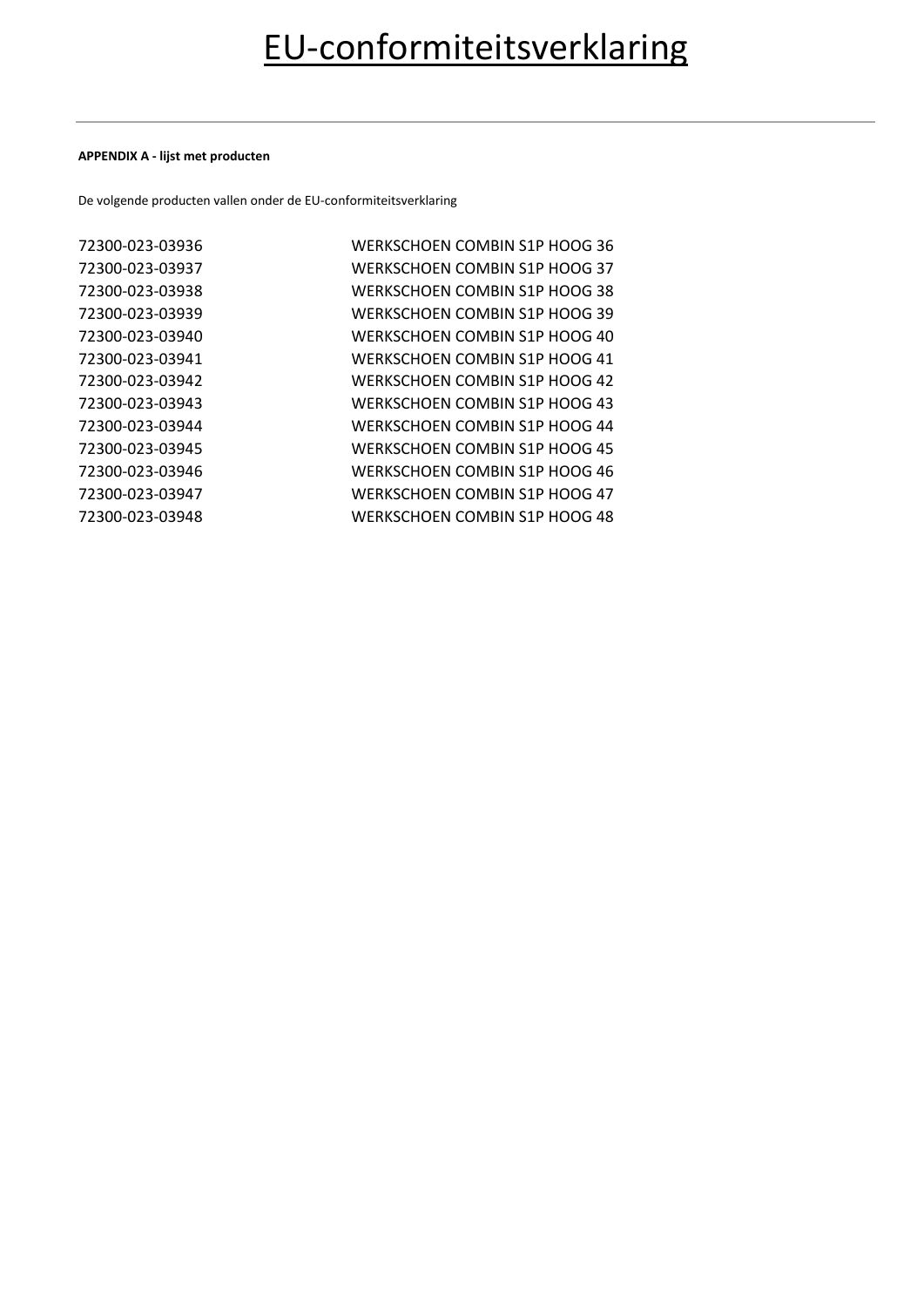# EU Declaration of conformity

**This declaration of conformity is issued under the Sole responsiblity of**

| Name and address of manufacturer: Van Cranenbroek Elc.            | Cratexk<br>Anthony Fokkerstraat 11<br>6021 PP Budel, Netherlands<br>www.vancranenbroek.com                                                                                        |
|-------------------------------------------------------------------|-----------------------------------------------------------------------------------------------------------------------------------------------------------------------------------|
| <b>Product identification:</b><br><b>Product description:</b>     | WERKSCHOEN COMBIN S1P HOOG 36 CRATEX<br>72300-023-03936<br>* See appendix A for a list of all products covered by this declaration<br>Working shoe                                |
| The products mentioned in this declaration are in conformity with |                                                                                                                                                                                   |
| <b>EU Community Legislation</b>                                   | Personal Protective Equipment Regulation (EU) 2016/425                                                                                                                            |
| <b>Harmonised standards</b>                                       | Personal protective equipment (PPE)<br>EN ISO 20345:2011                                                                                                                          |
| <b>Notified Body:</b>                                             | Personal Protective Equipment (PPE) (EU) 2016/425<br>0362<br>ITS Testing Services (UK) Ltd<br>Centre Court Meridian Business Park Leicester<br>Leicester LE19 1WD, United Kingdom |
| Certificate number                                                | LECFI00380371                                                                                                                                                                     |

**Signed for and on behalf of the Board of Directors**

**Place and date of issue:** Budel, 21 July 2020

**Signature:**

**Date of birth:** 25-8-1993

**Name:** Aileen van der Palen Function: **Function:** Product Compliance Manager **Company name:** Van Cranenbroek Elc.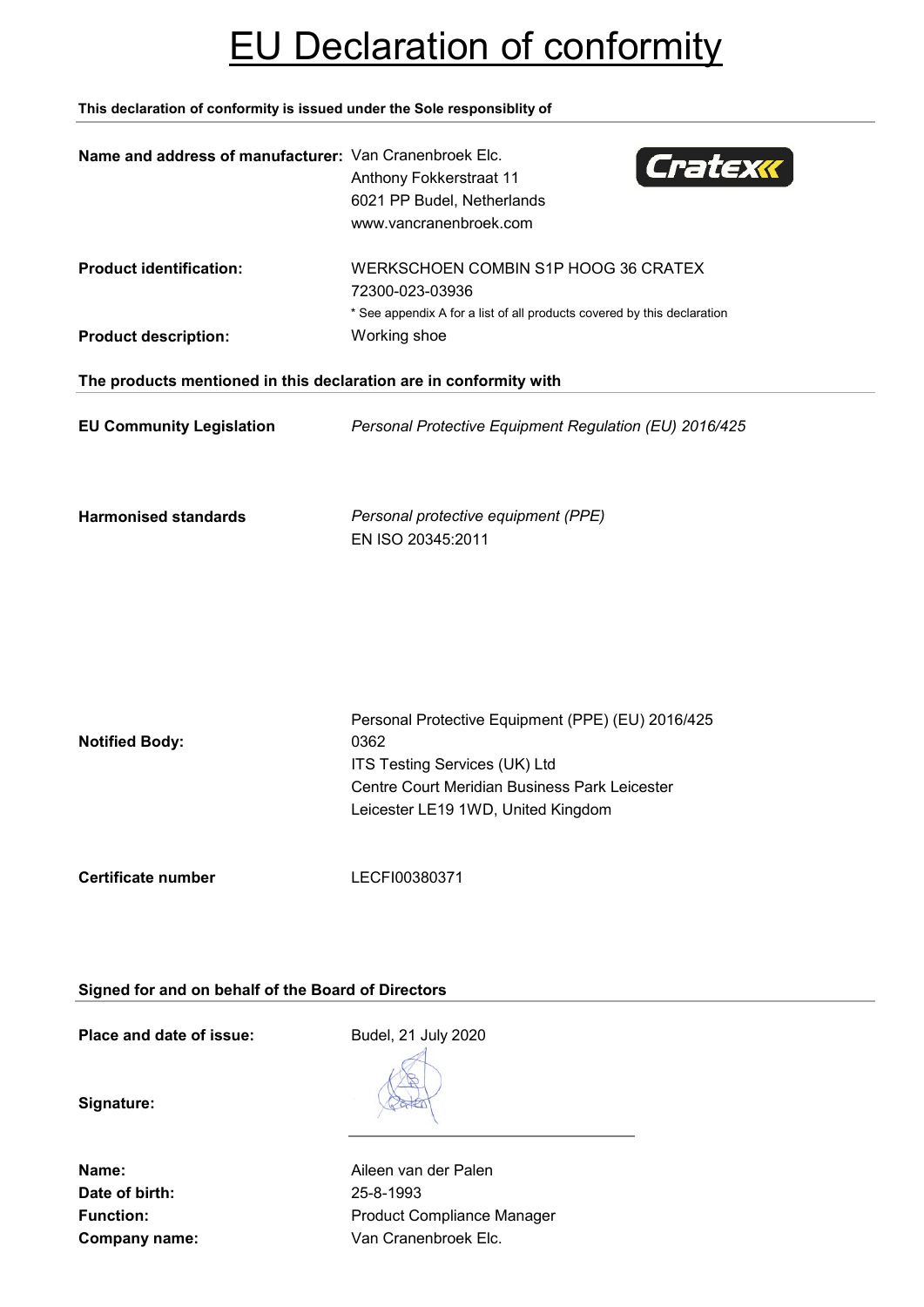#### **APPENDIX A – list of products**

The following products are covered by EU declaration of conformity

| 72300-023-03936 | WERKSCHOEN COMBIN S1P HOOG 36 |
|-----------------|-------------------------------|
| 72300-023-03937 | WERKSCHOEN COMBIN S1P HOOG 37 |
| 72300-023-03938 | WERKSCHOEN COMBIN S1P HOOG 38 |
| 72300-023-03939 | WERKSCHOEN COMBIN S1P HOOG 39 |
| 72300-023-03940 | WERKSCHOEN COMBIN S1P HOOG 40 |
| 72300-023-03941 | WERKSCHOEN COMBIN S1P HOOG 41 |
| 72300-023-03942 | WERKSCHOEN COMBIN S1P HOOG 42 |
| 72300-023-03943 | WERKSCHOEN COMBIN S1P HOOG 43 |
| 72300-023-03944 | WERKSCHOEN COMBIN S1P HOOG 44 |
| 72300-023-03945 | WERKSCHOEN COMBIN S1P HOOG 45 |
| 72300-023-03946 | WERKSCHOEN COMBIN S1P HOOG 46 |
| 72300-023-03947 | WERKSCHOEN COMBIN S1P HOOG 47 |
| 72300-023-03948 | WERKSCHOEN COMBIN S1P HOOG 48 |
|                 |                               |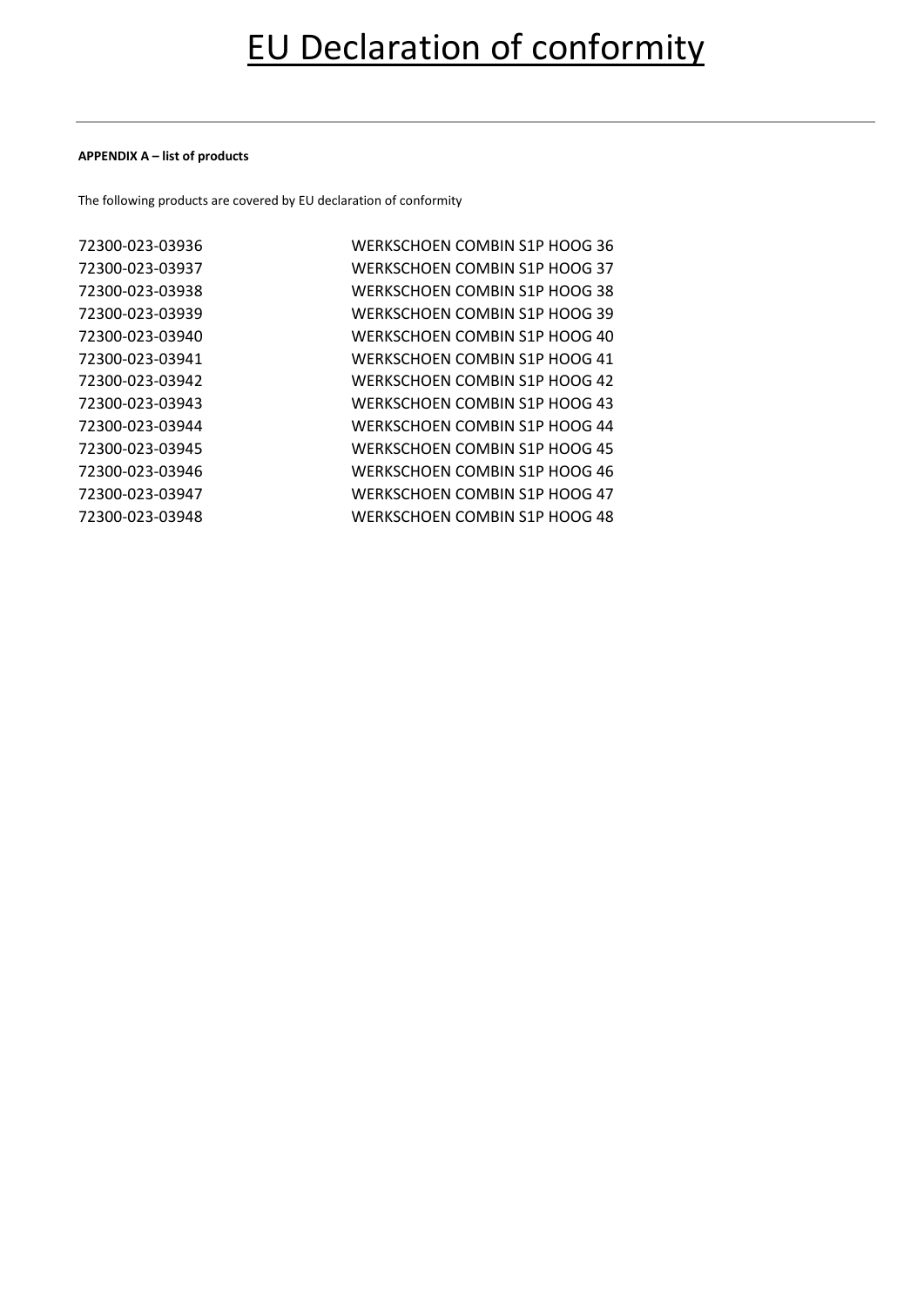# EG Übereinstimmungs Erklärung

## **Diese Konformitätserklärung wird unter der alleinigen Verantwortung von:**

| Name und Adresse des Herstellers:                       | Van Cranenbroek Elc.<br>Cratexx<br>Anthony Fokkerstraat 11<br>6021 PP Budel, Niederlande<br>www.vancranenbroek.com                                                                |
|---------------------------------------------------------|-----------------------------------------------------------------------------------------------------------------------------------------------------------------------------------|
| Produktidentifikation:                                  | WERKSCHOEN COMBIN S1P HOOG 36 CRATEX<br>72300-023-03936<br>* Siehe Anhang A für eine Liste aller Produkte, die unter diese Erklärung fallen                                       |
| Produktbeschreibung:                                    | Arbeitsschuh                                                                                                                                                                      |
| Die in dieser Erklärung genannten Produkte entsprechen: |                                                                                                                                                                                   |
| <b>EU-Gemeinschaftsrecht:</b>                           | Personal Protective Equipment Regulation (EU) 2016/425                                                                                                                            |
| <b>Harmonisierte Normen:</b>                            | Personal protective equipment (PPE)<br>EN ISO 20345:2011                                                                                                                          |
| <b>Notified Body:</b>                                   | Personal Protective Equipment (PPE) (EU) 2016/425<br>0362<br>ITS Testing Services (UK) Ltd<br>Centre Court Meridian Business Park Leicester<br>Leicester LE19 1WD, United Kingdom |
| <b>Nummer des Zertifikats</b>                           | LECFI00380371                                                                                                                                                                     |

**Unterzeichnet für und im Auftrag des Verwaltungsrats**

Ort und Datum der Ausstellung: Budel, 21 Juli 2020

**Unterschrift:**

**Name:** Aileen van der Palen **Geburtsdatum:** 25-8-1993 **Name des Unternehmens** Van Cranenbroek Elc.

Funktion: **Funktion:** Product Compliance Manager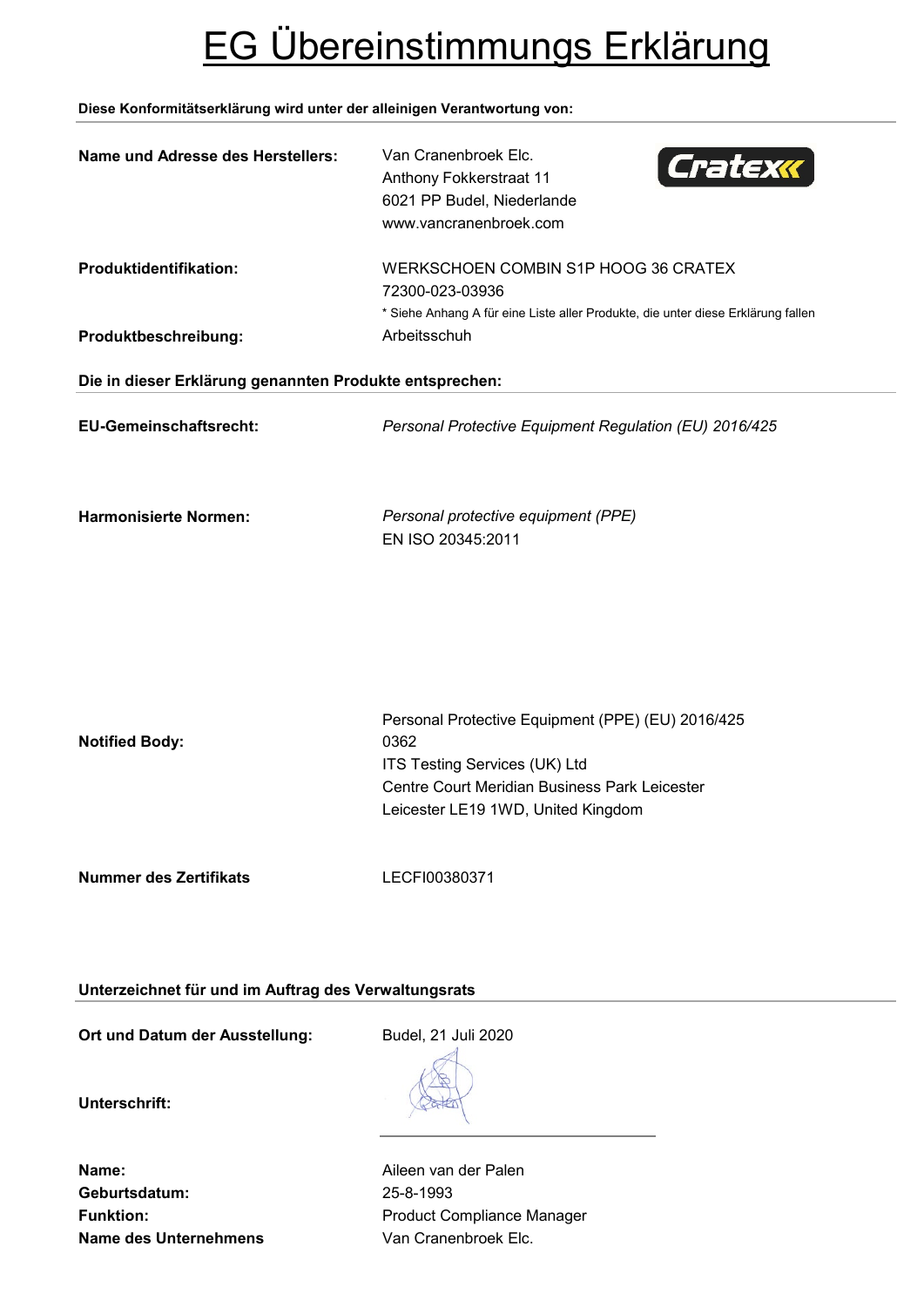#### **Anhang A - Liste der Produkte**

Die folgenden Produkte fallen unter die EU-Konformitätserklärung

| 72300-023-03936 | WERKSCHOEN COMBIN S1P HOOG 36 |
|-----------------|-------------------------------|
| 72300-023-03937 | WERKSCHOEN COMBIN S1P HOOG 37 |
| 72300-023-03938 | WERKSCHOEN COMBIN S1P HOOG 38 |
| 72300-023-03939 | WERKSCHOEN COMBIN S1P HOOG 39 |
| 72300-023-03940 | WERKSCHOEN COMBIN S1P HOOG 40 |
| 72300-023-03941 | WERKSCHOEN COMBIN S1P HOOG 41 |
| 72300-023-03942 | WERKSCHOEN COMBIN S1P HOOG 42 |
| 72300-023-03943 | WERKSCHOEN COMBIN S1P HOOG 43 |
| 72300-023-03944 | WERKSCHOEN COMBIN S1P HOOG 44 |
| 72300-023-03945 | WERKSCHOEN COMBIN S1P HOOG 45 |
| 72300-023-03946 | WERKSCHOEN COMBIN S1P HOOG 46 |
| 72300-023-03947 | WERKSCHOEN COMBIN S1P HOOG 47 |
| 72300-023-03948 | WERKSCHOEN COMBIN S1P HOOG 48 |
|                 |                               |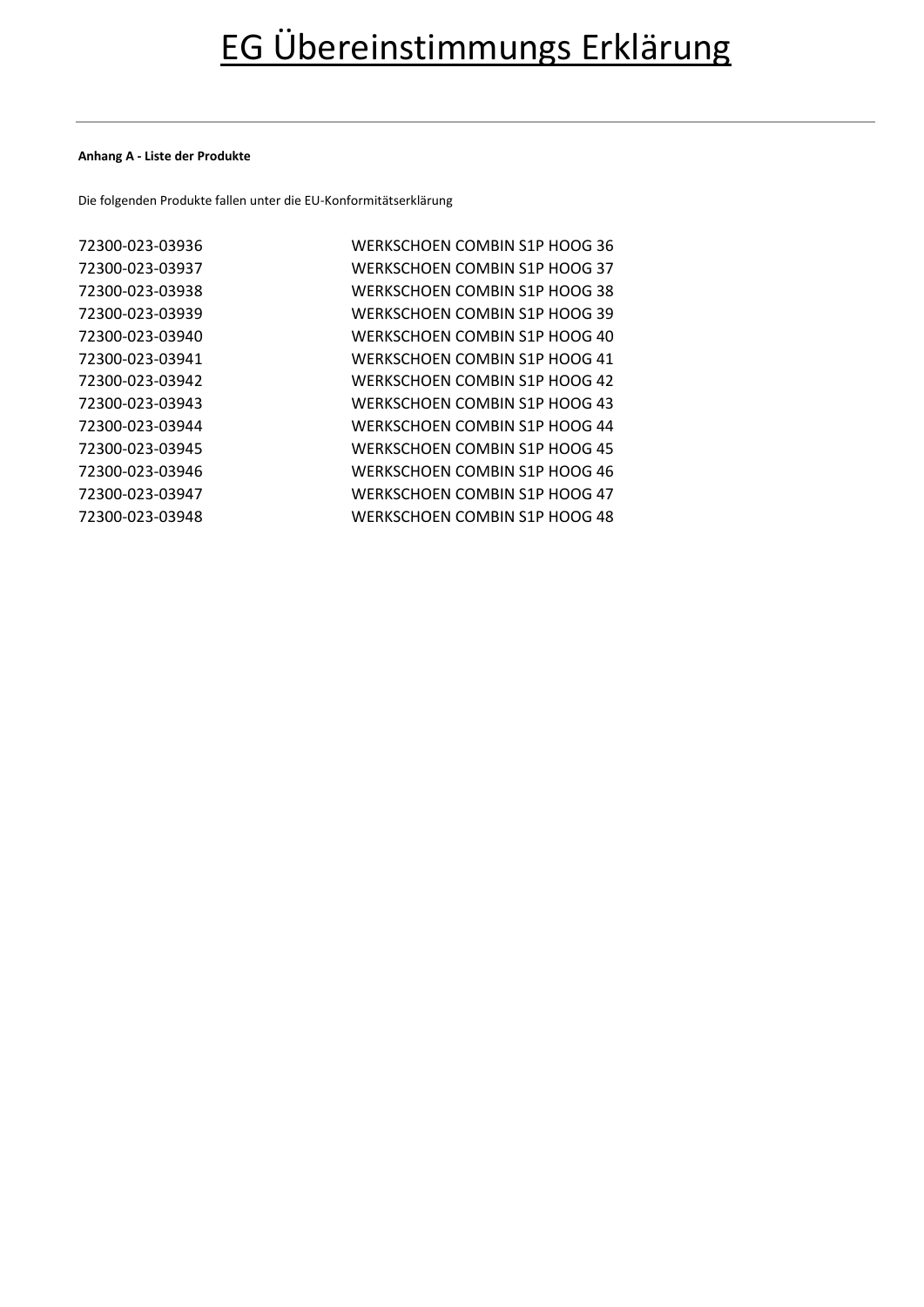# EU Déclaration de Conformité

### **Cette déclaration de conformité est délivrée sous la seule responsabilité de**

| Nom et adresse du fabricant:                                    | Van Cranenbroek Elc.<br>Cratexx<br>Anthony Fokkerstraat 11<br>6021 PP Budel, Pays-Bas<br>www.vancranenbroek.com                                                                   |
|-----------------------------------------------------------------|-----------------------------------------------------------------------------------------------------------------------------------------------------------------------------------|
| Identification du produit:                                      | WERKSCHOEN COMBIN S1P HOOG 36 CRATEX<br>72300-023-03936<br>* Voir l'annexe A pour une liste de tous les produits couverts par cette déclaration                                   |
| <b>Description du produit:</b>                                  | Chaussure de travail                                                                                                                                                              |
| Les produits mentionnés dans cette déclaration sont conformes à |                                                                                                                                                                                   |
| EU Législation communautaire:                                   | Personal Protective Equipment Regulation (EU) 2016/425                                                                                                                            |
| Normes harmonisées:                                             | Personal protective equipment (PPE)<br>EN ISO 20345:2011                                                                                                                          |
| <b>Notified Body:</b>                                           | Personal Protective Equipment (PPE) (EU) 2016/425<br>0362<br>ITS Testing Services (UK) Ltd<br>Centre Court Meridian Business Park Leicester<br>Leicester LE19 1WD, United Kingdom |
| Numéro de certificat                                            | LECFI00380371                                                                                                                                                                     |

## **Signé pour et au nom du conseil d'administration**

**Lieu et date de délivrance:** Budel, 21 juillet 2020

**Signature:**

**Date de naissance:** 25-8-1993 **nom de l'entreprise van Cranenbroek Elc.** 

**Nom:** Aileen van der Palen Fonction: **Fonction:** Product Compliance Manager